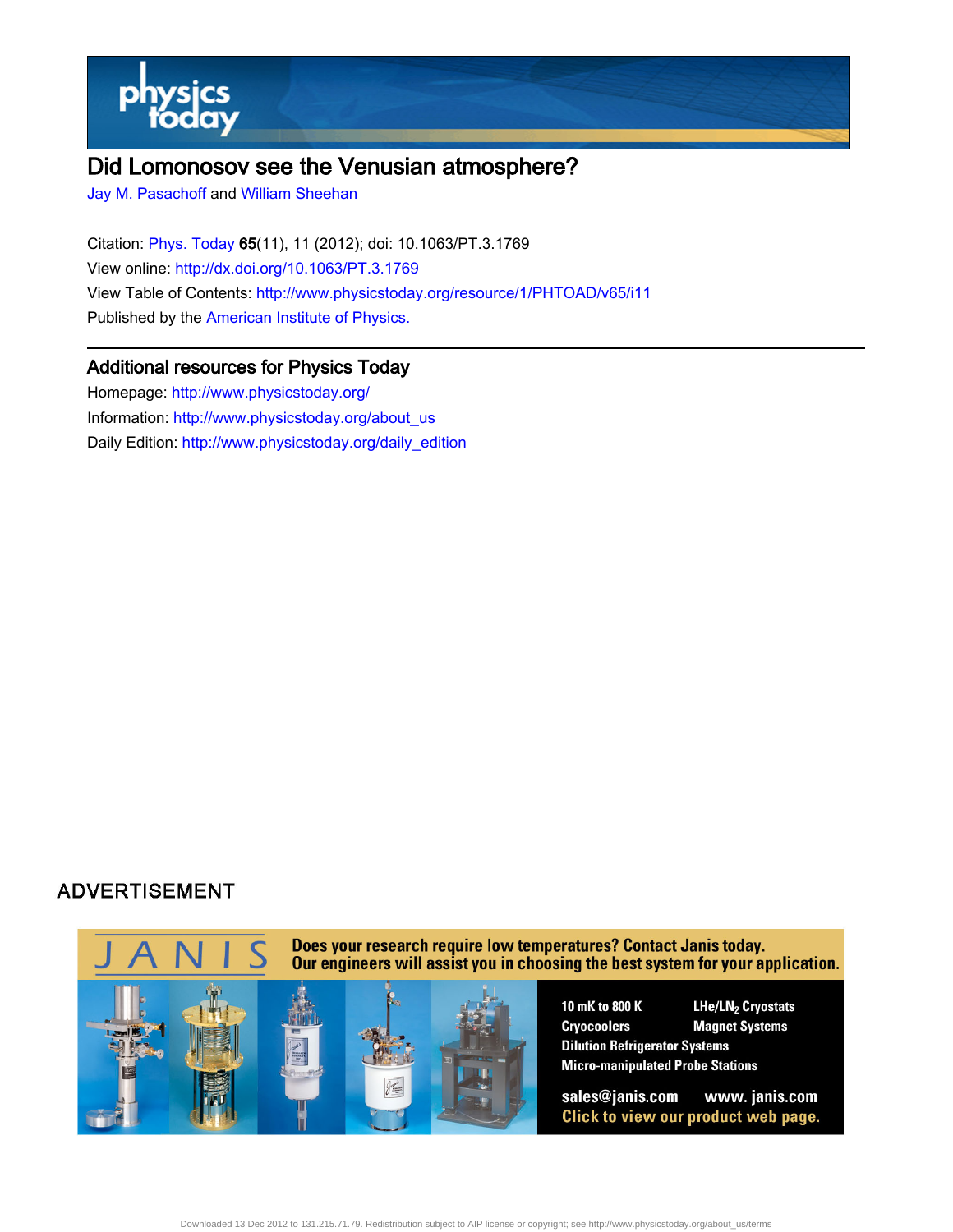taxpayer, thus ensuring a healthy level of funding for years to come.

> **Rob Johnson** *(robjohnson@alphawaveresearch.com) Alphawave Research Jonesboro, Georgia*

## Did Lomonosov see the Venusian atmosphere?

VALUS PRINCE .<br>
February 2012, page 40) properly<br>
credits Mikhail Lomonosov with credits Mikhail Lomonosov with a wide range of scientific achievements. But we have been corresponding with Shiltsev for some months about our realization<sup>1</sup> that Lomonosov did not discover the atmosphere of Venus. One of us (Pasachoff) analyzed spacecraft observations of the Cytherean atmosphere at the 2004 transit of Venus,<sup>2</sup> and we realized that what Lomonosov reported did not match actual atmospheric observations. NASA's *Transition Region and Coronal Explorer* spacecraft detected Venus's atmosphere for about 20 minutes as Venus's silhouette entered the Sun's limb, and again for the first 20 minutes of its exit from the solar disk. Lomonosov saw only a bulge of light shown in figure 4a of Shiltsev's article and a brief flash of light. We think that what he saw was an artifact of his relatively primitive and small telescope rather than the aureole that is sunlight refracted toward Earth by Venus's atmosphere. Our conclusions were reinforced by observations made during the 2012 transit of Venus.

Lomonosov wrote, quoted here from a translation made for us, "I watched with keen attention for the ingress of the trailing limb of Venus, which, it seemed, had not yet taken place, for there seemed to be a small segment not yet entered upon the Sun. However, there suddenly appeared between the trailing limb of Venus and the following [solar] limb a hair-thin luminous sliver. The time that separated the two appearances was not more than a second" (reference 1, page 5). But the actual aureole is produced by the refraction of sunlight in the Venusian atmosphere, and it is much too thin and faint for 18thcentury observers to have seen it with the instruments available to them and from their low-altitude locations. Further, the bulge Lomonosov reported was probably an artifact that resulted from the blurring of the edge between Venus's dark disk and the bright solar limb on either side of it.

### K E E  $\bigcap$  $\overline{\mathbf{r}}$ EASUREMENT SYSTEM developed with Model 8404 **T TOYO Corporation**

**SLI** 

# **Typical fields of study:**

Solar cells-a:Si, CIGS, CdTe **Organic electronics-OTFTs, OLEDs** Transparent conducting oxides-ITO, ZnO, IGZO Semiconductors-GaAs, GaN, SiGe, HgCdTe, SiC

Now you can characterize novel low mobility electronic materials down to 0.001 cm<sup>2</sup>/Vs!

akeShore 575 McCorkle Boulevard Westerville OH 43082 Phone: (614) 891-2244 Fax: (614) 818-1600 info@lakeshore.com www.lakeshore.com

November 2012 Physics Today **11**

Downloaded 13 Dec 2012 to 131.215.71.79. Redistribution subject to AIP license or copyright; see http://www.physicstoday.org/about\_us/terms